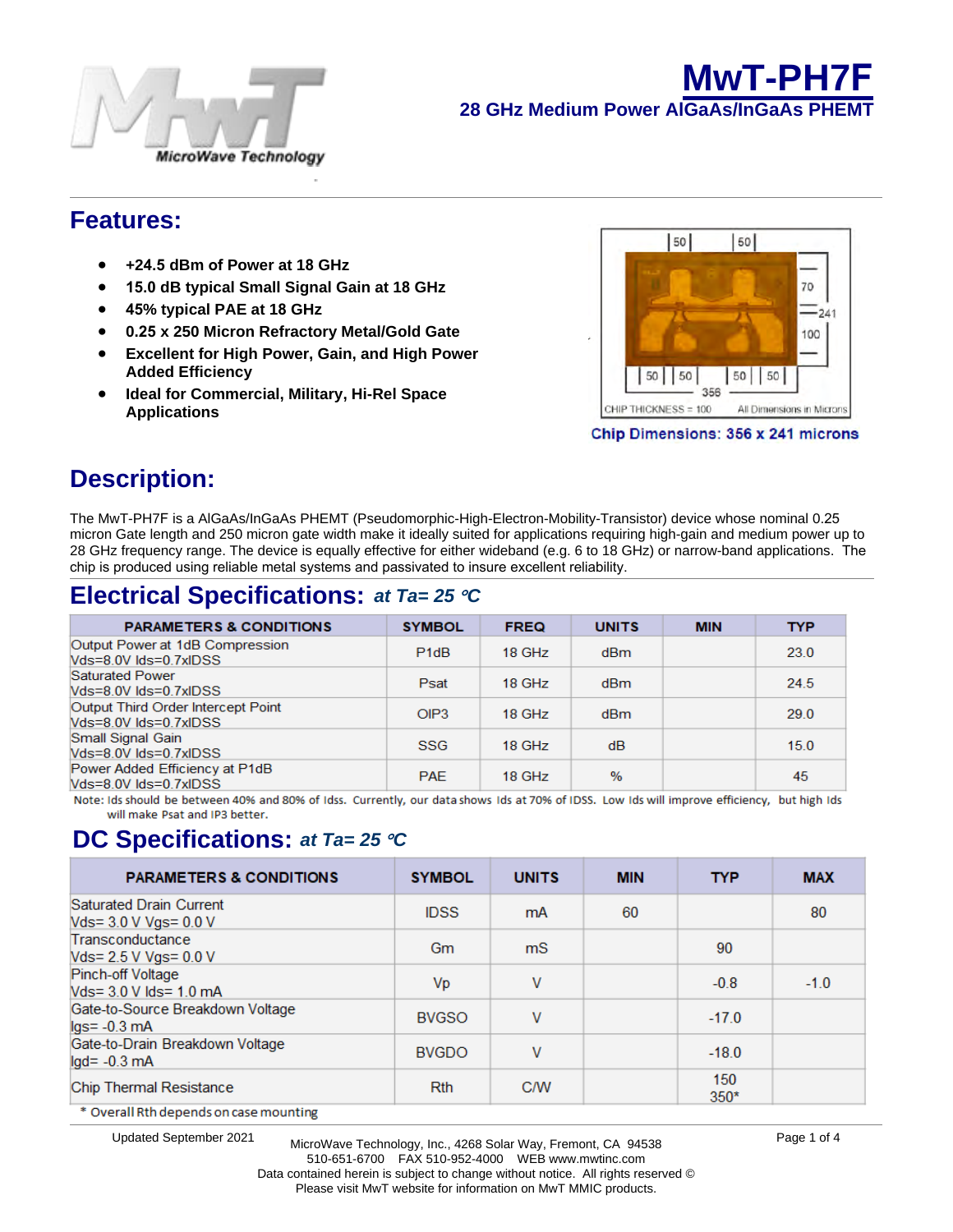

### MwT-PH7F from GCS, Typical Power at 18GHz Vds=8V; Idq=0.7xIDSS



### MwT-PH7F, OIP3 vs Po/tone with different Idq (% of Idss) 50% of Idss 70% of Idss 35 30 es (dBm)<br>P3 25 20 15 16 6 8 10<br>Input Power (dBm) 14 18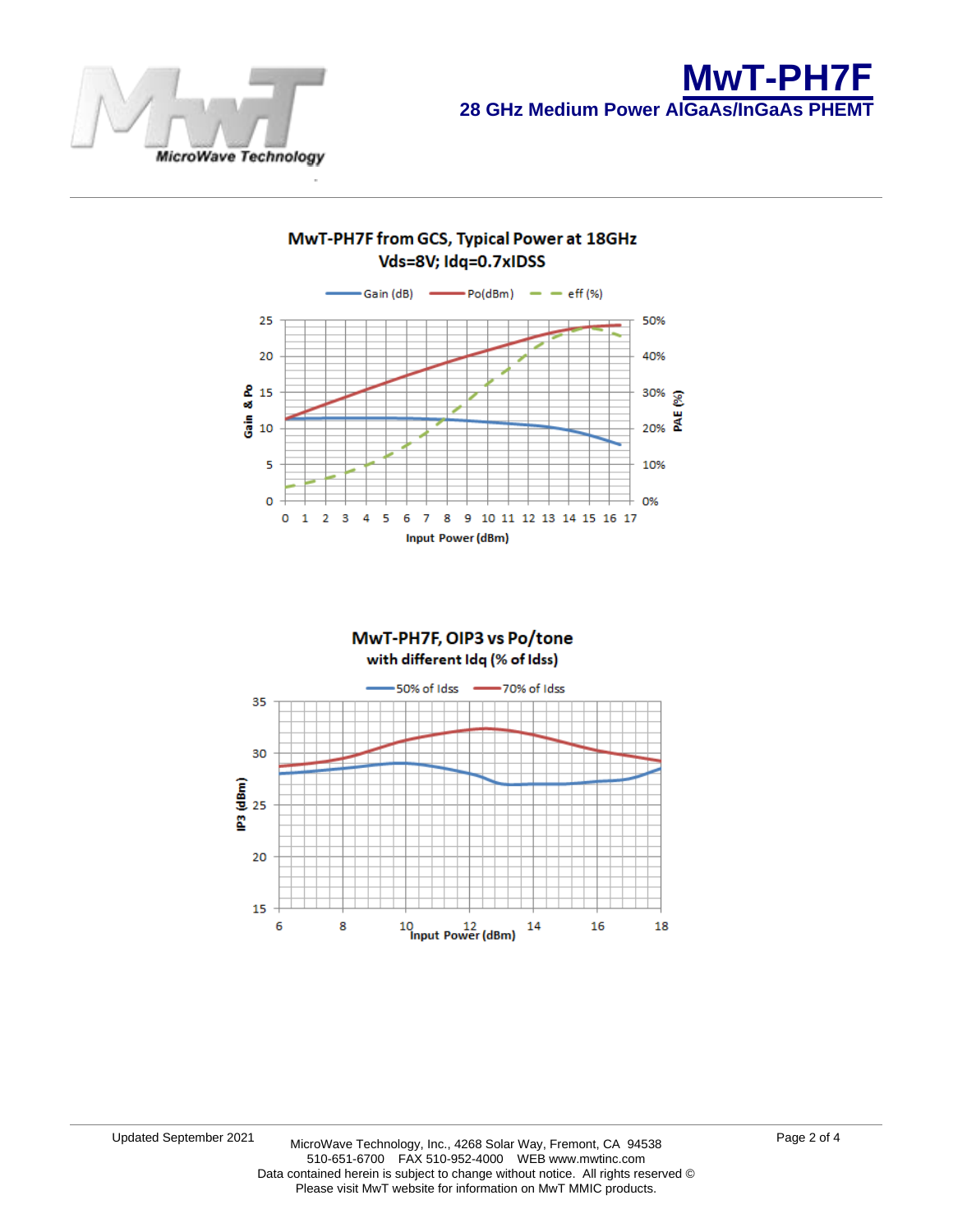

**MwT-PH7F 28 GHz Medium Power AlGaAs/InGaAs PHEMT** 

### MwT-PH7F DUAL BIAS





MwT-PH7F SELF BIAS



## **Absolute Maximum Rating**

| Symbol     | Parameter             | <b>Units</b> | <b>Cont Max1</b> | <b>Absolute Max2</b> |  |
|------------|-----------------------|--------------|------------------|----------------------|--|
| <b>VDS</b> | Drain to Source Volt. | v            | 6.5              | 7.5                  |  |
| Tch        | Channel Temperature   | °C           | $+150$           | $+175$               |  |
| Tst        | Storage Temperature   | °C           | $-65$ to $+150$  | $+175$               |  |
| Pin        | RF Input Power        | mW           | 80               | 120                  |  |

#### **Notes:**

**1.** Exceeding any one of these limits in continuous operation may reduce the mean-time- to-failure below the design goal.

**2.** Exceeding any one of these limits may cause permanent damage.